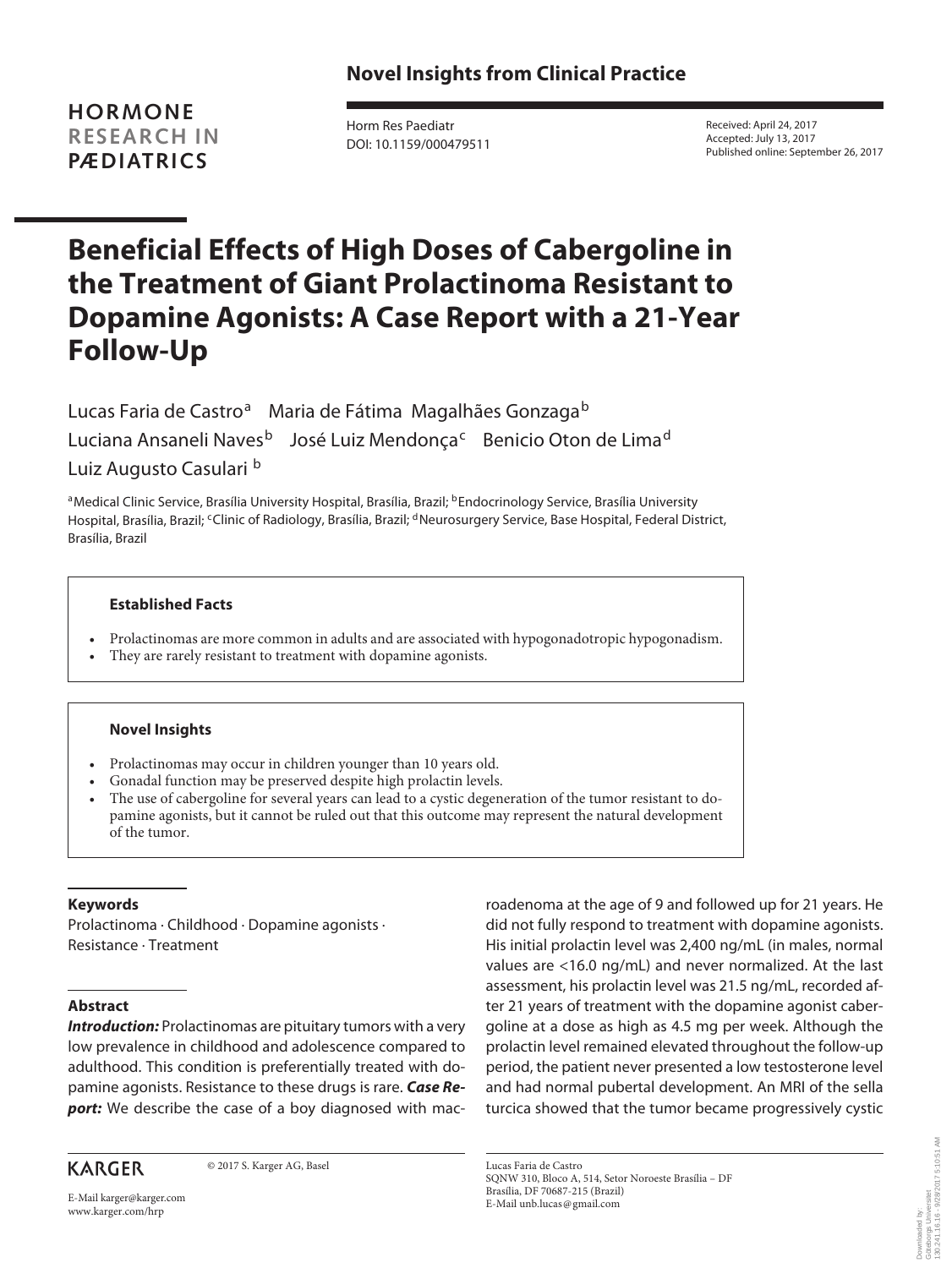and disappeared, but a normal pituitary gland was observed. The pituitary gland retained its normal functions despite a partially empty sella. *Discussion:* Long-term treatment with high doses of cabergoline may cause cystic degeneration of a prolactinoma considered to be resistant to this treatment, but we cannot rule out the possibility that this outcome represents the natural development of the tumor.

© 2017 S. Karger AG, Basel

### **Introduction**

Prolactinomas are benign neoplasms originating in prolactin-secreting pituitary cells. Their etiopathogenesis is still unclear but may be related to changes of hypothalamic origin or to monoclonal mutations of the lactotroph [1, 2]. In women, prolactinomas can cause menstrual changes and galactorrhea, whereas in men the main complaint is loss of libido [3].

In a study on the prevalence of pituitary tumors in Liège, Belgium, researchers reported that prolactinomas accounted for 66% of all pituitary tumors; the remaining 34% comprising nonsecretory tumors (14.7%), somatotropinomas (13.2%), and Cushing's disease (5.2%) [4]. Although pituitary adenomas have a much lower occurrence in childhood and adolescence compared to adult life [5], prolactinomas make up approximately 50–70% of the diagnosed pituitary adenomas in individuals younger than 20 years [6–10]. In this age group and in adulthood, these tumors are more common in girls than in boys. At young ages, macroprolactinomas are more prevalent than in adulthood, when microprolactinomas are more frequent [11].

Both young and adult patients are generally responsive to dopamine agonists (DAs), which makes these drugs the first treatment option for prolactinomas [11]. A few studies have evaluated the long-term efficacy of DAs in children and adolescents with prolactinomas [6, 12–14]. In addition, resistance to treatment with DAs, either bromocriptine or cabergoline, is uncommon in these age groups [15, 16].

We report the case of a male patient, diagnosed with a prolactinoma at age 9, who was resistant to treatment with bromocriptine and cabergoline. He was followed up from diagnosis until completion of the last assessment, after 21 years of treatment, when the patient was 30 years old. Clinical evaluation, pituitary function, prolactin levels, and tumor mass behavior in response to treatment with dopamine receptor agonists are discussed below.

### **Case Report**

At presentation, our patient was a 9-year-old male with a history of continuous tension headache for 2 months, with visual loss that was initially bitemporal and evolved to binasal hemianopsia, and short stature. His family history included a 4th-degree cousin who had a pituitary tumor. An MRI showed a tumor mass in the region of the sella turcica, with compression of the optic chiasm and invasion of the cavernous sinus (Fig. 1a). A transcranial biopsy of the lesion was performed, and histochemical analysis showed the presence of a pituitary tumor.

The prolactin levels before and after treatment with bromocriptine are shown in Figure 2. The initial prolactin level was 2,400 ng/ mL (normal values in males are <16.0 ng/mL). Treatment with bromocriptine, increasing the dose from 5.0 to 12.5 mg per day, resulted in a decrease in his prolactin level (493 ng/mL), but this value did not return to normal after 34 months of treatment.

The patient was then considered resistant to bromocriptine, and the medication was switched to cabergoline at 1.0 mg per week. Figure 3 shows the effect of cabergoline treatment on the prolactin values. The prolactin level also failed to normalize with this treatment, even when cabergoline was administered at 4.5 mg per week. After 21 years of treatment with DAs, the patient's prolactin level was 21.5 ng/dL. During this time, the patient did not have any complications related to the high doses of DAs, and cardiac valve disturbance was excluded due to 2 normal echocardiographic studies. The first cardiac evaluation was done after 5 years of DA use, and the last after 21 years of follow-up.

At 14 years of age, the height of the patient was 1.52 m, he weighed 48 kg, and was in Tanner's stage III of puberty. At age 15, his height was 1.54 m, showing that height and growth velocity remained low for his age. His IGF-1 level was 170 ng/mL (standard deviation score [SDS] between –1 and 0 to age), which was low for his age. Also, the assessment of growth hormone (GH) secretion with the insulin-induced hypoglycemia test (or insulin tolerance test, ITT) and the clonidine stimulus did not unequivocally show deficient GH secretion [17]. The levels of plasma GH in ng/mL after insulin and clonidine stimulus were <0.05 and 0.05 (basal); 0.05 and 0.05 (after 30 min); 2.3 and 5 (after 60 min); 5.1 and 7 (after 90 min), and 3.3 measured only to insulin stimuli (after 120 min), respectively.

Based on the clinical evaluation of the patient, GH replacement therapy was started with a subcutaneous administration of the hormone at a dose of 5.0 IU per day. When the patient was 16 years old and still receiving GH treatment, his IGF-1 level was 600 ng/ mL (SDS +2), which was normal for his age. He reached a final height of 1.64 m. At the last assessment, when the patient was 28 years old, his IGF-1 level was 255.6 ng/mL (SDS +1), a result considered normal for the patient's age group.

The patient developed secondary sexual characteristics without hormonal intervention. At that time, his follicle-stimulating hormone (FSH) level was 2.3 mIU/mL, the luteinizing hormone (LH) level was 2.1 mIU/mL, his testosterone level was 470 ng/dL, the thyroid-stimulating hormone level was 1.6 mIU/mL, his thyroxine level was 1.3 ng/dL, and the cortisol level was 11.3 μg/dL.

An assessment of the testicular function showed that the patient's testosterone levels ranged from 241 to 670 ng/dL, his FSH levels ranged from 1.84 to 3.78 mIU/mL, and his LH levels ranged from 1.2 to 3.49 mIU/mL. The evaluation of the thyroid function was always unremarkable, with thyroid-stimulating hormone lev-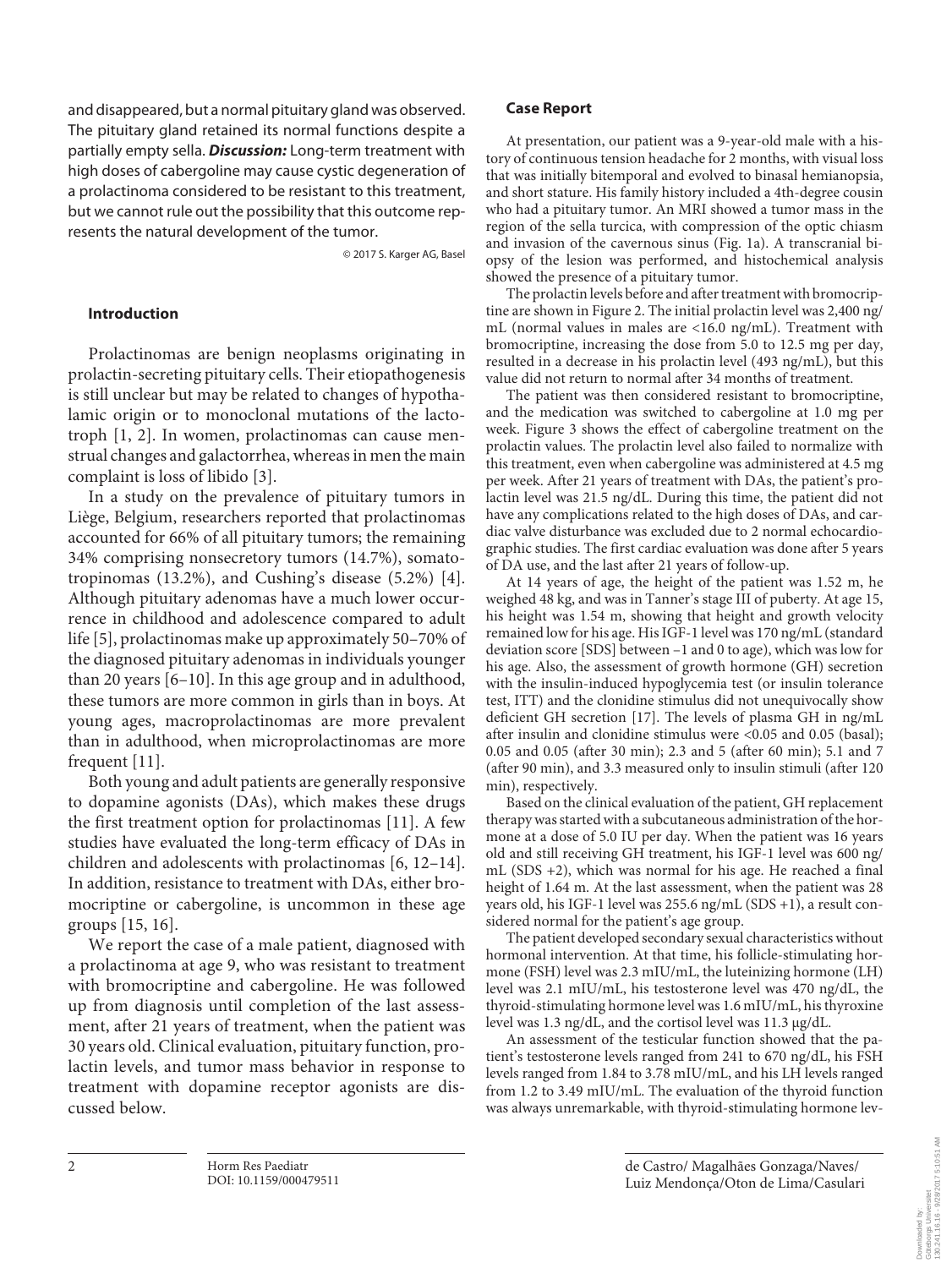**Fig. 1.** Magnetic resonance image of the sella turcica before treatment (**a**) and at different time points during the treatment with dopaminergic agonists (**b–f**). **b** Image in T1, with no contrast, showing the pituitary adenoma with bilateral invasion of the cavernous sinuses (\*) after 9 months of bromocriptine use. **c** Image taken after 41 months of agonist use (34 months of bromocriptine and 7 months of cabergoline) in T1, showing normal pituitary tissue (white arrow) wrapped by diffuse cystic areas (black arrow). **d** Image taken after 10 years and 3 months of dopaminergic agonist use, showing tumor reduction, but with compression and deviation of the chiasm (white arrow) and deviation of the pituitary stem to the right (black arrow). **e** Contrast image after 14 years of dopaminergic agonist use, showing the increase of the cystic area around the pituitary gland (black arrow); the normal pituitary parenchyma is indicated with the white asterisk. **f** Image obtained after 21 years of dopaminergic agonist use in T2, showing an increase in the suprasellar cistern (black line) and tumor decrease, but with persisting left carotid invasion (black arrow).



els ranging from 1.1 to 3.1 mIU/mL, and free thyroxine levels ranging from 0.9 to 1.3 ng/dL. The assessment of the adrenal function was also considered to be normal, with cortisol levels ranging from 9.7 to 20.9 μg/dL and ACTH levels ranging from 25 to 55 pg/mL. During the ITT, we observed a cortisol concentration of 30 μg/dL. All of these values are within the normal range for age.

When the patient was 28 years old, we performed a genetic evaluation but observed that there were no mutations in the AIP and MEN1 genes. At age 31, the patient was evaluated for the existence of large NEM-1 deletions, but the results were also negative.

At the last clinical evaluation (21 years after the clinical diagnosis), the patient underwent an MRI evaluation (Fig. 1). This image showed a cystic degeneration of the tumor and a partially empty sella, but a normal pituitary gland was observed. Furthermore, normal pituitary function was found. In terms of metabolic assessments, the levels of calcium, phosphorus, parathyroid hormone, total and fraction cholesterol, triglycerides, glycemia, insulin, urea, creatinine and uric acid, as well as liver and renal functions, were all considered unremarkable.

The evolution of the different MRI over time of the sella turcica is given in Figure 1. The patient was evaluated preoperatively

130.241.16.16 - 9/28/2017 5:10:51 AM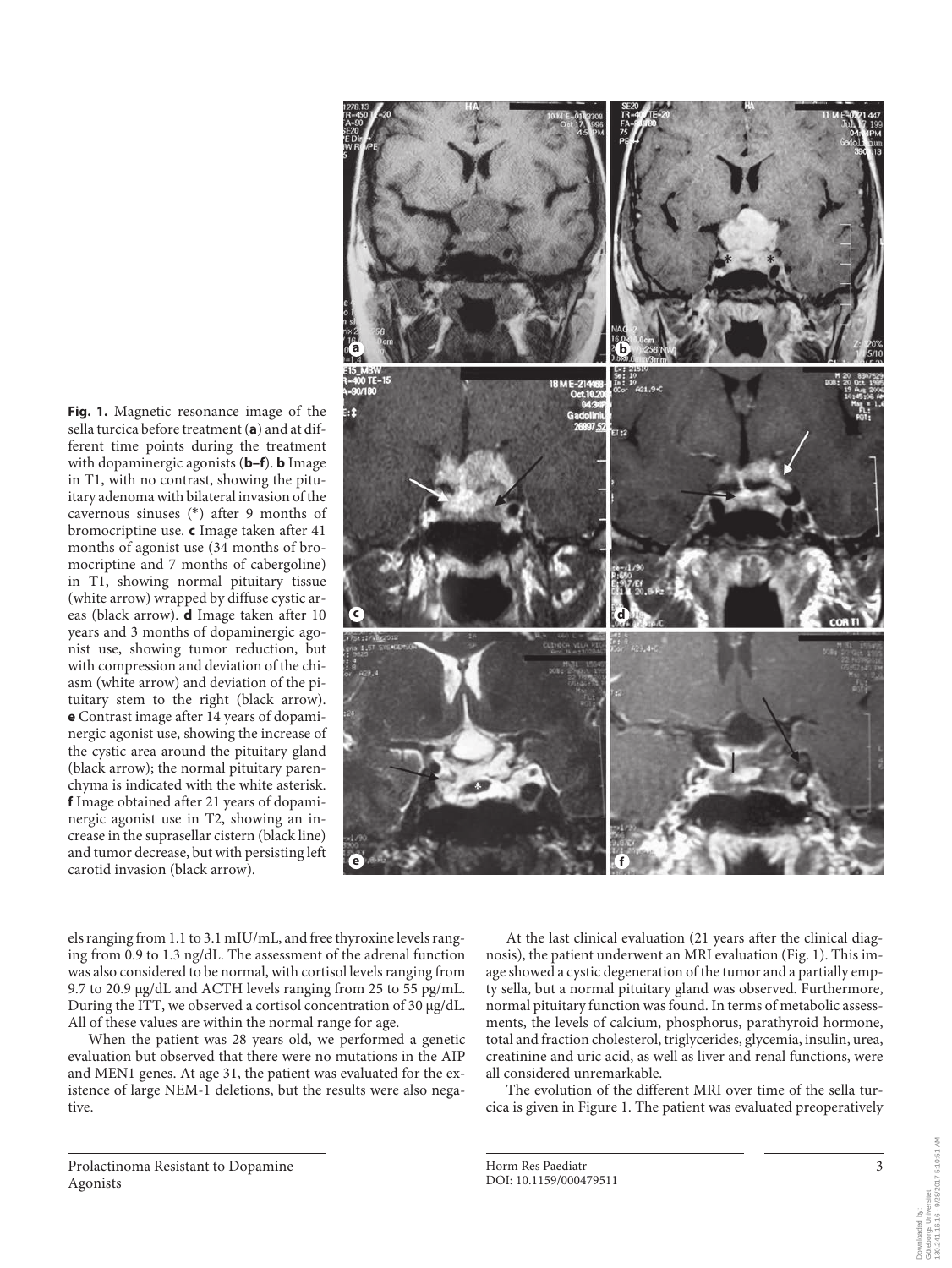

**Fig. 2.** Variation in serum prolactin levels during the 34 months of bromocriptine treatment. Our patient's prolactin level decreased after 13 months of treatment but remained elevated despite a higher dose (12.5 mg daily).



**Fig. 3.** Variation in serum prolactin levels during the 145 months of cabergoline treatment. Our patient's prolactin level decreased only after 48 months of cabergoline treatment (2.5 mg weekly) but remained elevated. At 252 months (or after 21 years of treatment), even with a cabergoline dose of 4.5 mg weekly, his prolactin levels had not normalized (21.5 ng/mL).

(Fig. 1a), at 9 months of bromocriptine treatment (Fig. 1b), at 41 months of DA treatment, with the last 7 months on cabergoline (Fig. 1c), at 124 months of DA treatment, with the last 90 months on cabergoline (Fig. 1d), at 167 months of DA treatment, with the last 133 months on cabergoline (Fig. 1e), and at 252 months of cabergoline use (Fig. 1f).

The study was approved by the Ethics Committee of the Verhum Clinic, Brasília, DF, Brazil. The patient signed the informed consent form.

### **Discussion**

We present a rare case of a prepubertal, 10-year-old, male patient with macroprolactinoma which was considered resistant to the DAs bromocriptine and cabergoline. The child was followed up for 21 years.

A diagnosis of prolactinoma in an individual under 20 years is very rare [8, 11–14]. The patient described here was 9 years old when the diagnosis of prolactinoma was made. This tumor is very uncommon in children younger than 10 years of age. For example, in a study conducted at 3 French tertiary reference centers over a period of 30 years, only 77 patients younger than 20 years were diagnosed with prolactinomas, and only 2 of these cases reported were in patients younger than 10 years (the patients were 4.5 and 10 years old) [11]. Other studies on prolactinomas in children report the same low frequency: one 10-year-old patient in 41 children [8], one 7.4-yearold patient among 21 observed cases [13], and one 7-yearold patient among 26 diagnosed cases [12].

Male gender is another uncommon characteristic compared to the described cases. In all reports of patients older than 20 years, prolactinoma was more frequent in women [8, 11–14, 18–20]. In the study by Steele et al. [8], for example, of the 29 prolactinoma patients reported, only 1 was a male patient. Saranac et al. [21], however, reported that 5 out of the 11 patients in their study were male.

At the initial presentation, our patient's the main complaint was his short stature. However, he also reported a history of continuous tension headache for about 2 months, in addition to visual loss, which was initially bitemporal and later evolved into binasal loss. The onset of symptoms may occur precociously between 8 and 16 years of age in women; however, the age at diagnosis is usually higher, when patients are between 15 and 19 years old. In males, symptoms can occur between 8 and 17 years of age; however, the diagnosis is usually made when patients are between 13.8 and 19 years old [14]. Also, tension headache symptoms and visual impairment are more frequent in men than in women, which may reflect the higher frequency of macroadenoma in men [11–14]. In girls, symptoms are more related to excessive prolactin, such as menstrual changes and galactorrhea [11, 14, 18, 19]. Galactorrhea and gynecomastia have also been described in men [12, 21] and in obese patients in a small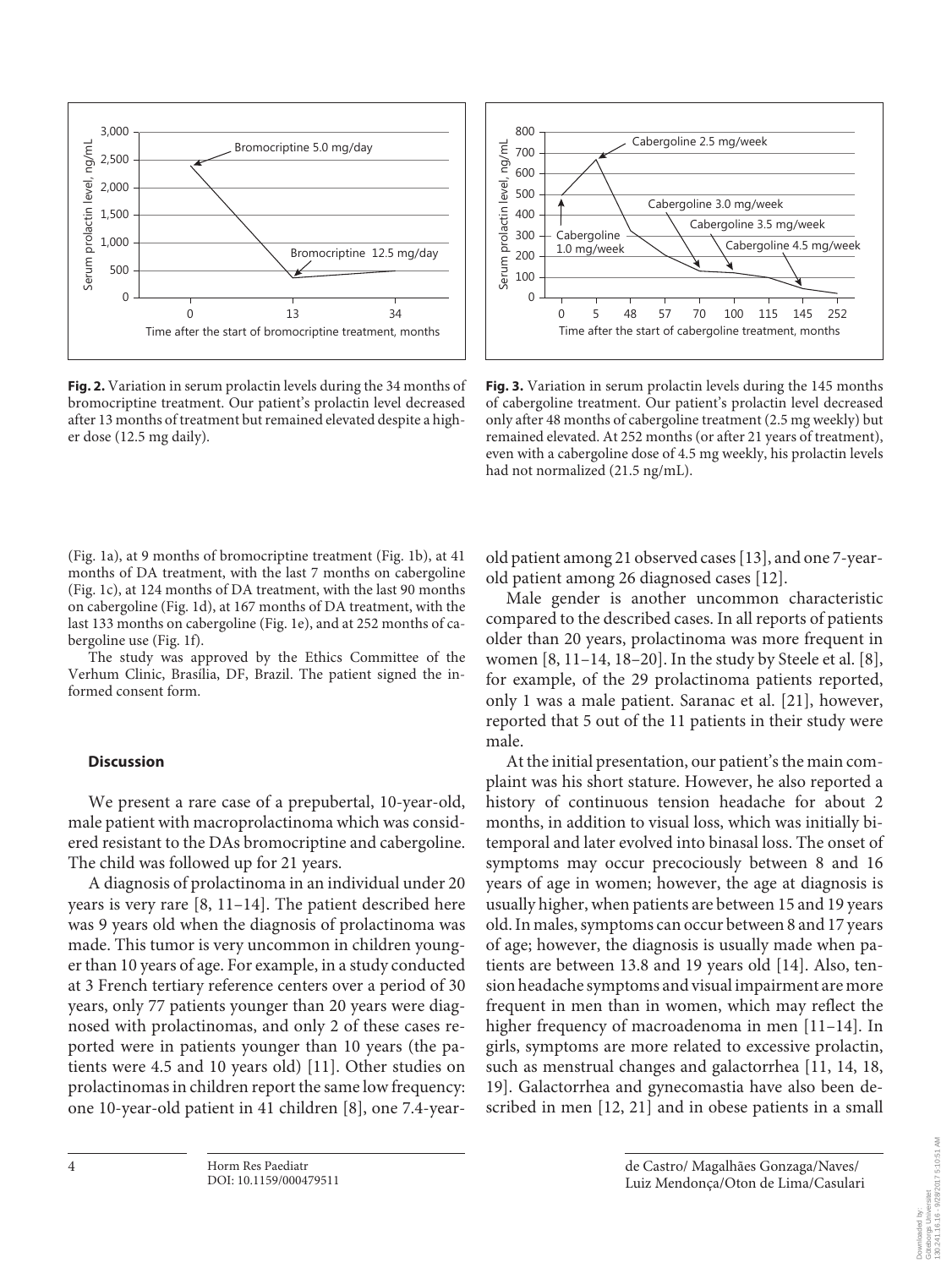sample [21], but these conditions were not observed in the patient described here.

Our patient suffered from a pituitary macroadenoma with invasion of the cavernous sinus on both sides and compression of the optic chiasm (Fig. 1). Some studies reported that macroadenomas occur more frequently in males [11, 12, 14, 22], and other studies reported no microadenomas in male patients [19, 20]. The most plausible explanation for this difference between genders is a variance in tumor biology, also observed in adults, which may involve estrogenic differences [22, 23].

Prolactinomas should preferentially be treated with DAs [24]. In older case studies, bromocriptine was the most commonly used drug [14, 18], and quinagolide was used in cases of resistance to bromocriptine [12]. Studies with long-term follow-up showed that treatment with bromocriptine [12, 18] or cabergoline [12, 20] preserved the reproductive ability in men and women [18] and prevented complications during pregnancies [12, 18, 20].

Another peculiar characteristic of our case was the resistance to both bromocriptine and cabergoline, as most prolactinoma patients in childhood and adolescence [13, 14, 18, 20] and adulthood [2, 24] respond to treatment with these DAs. Resistance to bromocriptine is defined as the absence of normalization in prolactin levels when patients are treated with the maximum tolerable dose or with 15 mg daily [25, 26]. On the other hand, resistance to cabergoline is defined as the lack of normalization in prolactin levels and no decrease in tumor mass by at least 50% at a dose of 2.0 mg per week [23, 26–28]. Our patient met these criteria for both agonists.

The recommended treatment for patients resistant to bromocriptine is to switch to cabergoline [26], as was done in our patient. However, our patient did not respond to treatment with cabergoline either (Fig. 2, 3). Cases of pituitary adenomas resistant to DAs in young patients are associated with age, a higher concentration of prolactin, and tumor size [11], and all of these conditions were present in our patient.

Treatment of macroprolactinomas with cabergoline has been shown to lead to a decrease in tumor size by more than 80% in most patients (61%) within 6 months to 2 years [29] after starting the treatment. Other authors have also shown this effect in patients younger than 20 years [11–14, 20, 21]. However, despite the use of bromocriptine for 34 months and cabergoline for 252 months at high doses (4.5 mg per week), the tumor in our patient did not disappear, but rather it became cystic. In an analysis of prolactinoma cases resistant to cabergoline, we noticed that the tumor disappeared in only 19% of the cases:

35.7% of which were microadenomas and 15.1% were macroadenomas, with residual adenoma in 53.3% among the macroadenomas and 26.7% among the microadenomas [23]. It has been suggested that a decreased tumor size in response to bromocriptine treatment could be due to the direct action of this molecule on the tumor. However, it may be that a decrease or cystic degeneration of the adenoma is its natural development [30]. Bromocriptine has a decreasing effect on prolactinomas by exerting an inhibitory action on mitosis and tumor cell growth, and by inducing perivascular fibrosis and cellular necrosis [22]. This could explain the cystic degeneration observed in our patient's tumor. The prolactinoma of our patient may be considered to be partially resistant to DAs because cystic degeneration of the tumor occurred and our patient's prolactin level dropped to 22.5 ng/mL. In addition, the tumor did not grow during treatment as may happen in cases of complete resistance to agonists [23, 26]. This last fact enabled us to treat our patient with clinical measurement only, without considering surgical options which are reserved for tumors that continue to grow [23, 26]. Interestingly, our patient had an affected 4th-degree cousin whose tumor was resistant to bromocriptine and cabergoline.

In another study, a macroprolactinoma resistant to cabergoline was described in an 11-year-old boy who had multiple endocrine neoplasia type 1 (MEN1) [31]. Mutations in the AIP or MEN1 genes have been found in 14% of all patients younger than 20 years with macroprolactinoma. A mutation in MEN1, but not in AIP, has been associated with resistance to cabergoline [11]. In our patient, we found no mutation in these genes.

At presentation, our patient was below the 3rd percentile for height for his gender and age. During the first year of treatment, his growth rate remained low, and he was diagnosed as having GH deficiency. He then started GH replacement therapy, which was maintained until the age of 16 years. Growth deficiency has been reported in another study [11] in 24% of all patients with similar characteristics to those of our patient, in 4 patients in a group of 11 children [21], and in only 1 individual among a sample of 26 adolescents [12]; however, other authors found no growth deficiency in a study with 39 children [20].

Stimulatory tests for the evaluation of GH secretion did not show unequivocal hormone deficiency responses: ITT had a maximum GH peak of 5.1 ng/mL and of 7.0 ng/ mL after clonidine. Both occurred within 90 min of the start of the tests, which has been described as the best time to evaluate the response to clonidine [32]. According to a study review by Araújo et al. [17], GH stimulation tests

130.241.16.16 - 9/28/2017 5:10:51 AM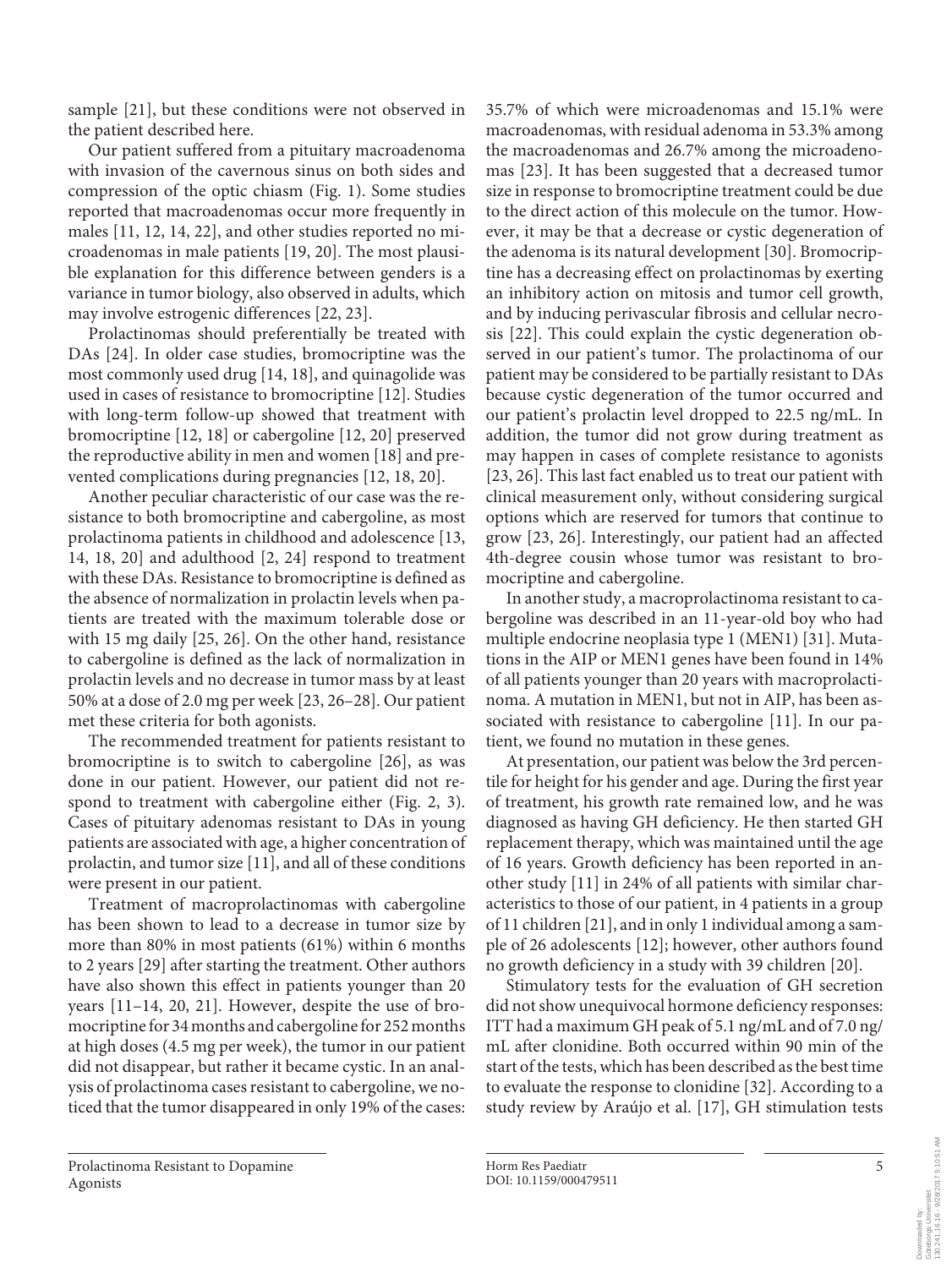are subject to criticism for several reasons. These tests are not physiological, abnormal responses to the stimuli are arbitrary (they can be <10, 7, 5, or 3 ng/mL), healthy children may have inadequate responses, there is assay variability for GH levels, and there is a weak correlation between test responses and growth. For example, children treated for acute lymphoblastic leukemia with chemotherapy and radiotherapy of the central nervous system may develop GH deficiency [33, 34]. The predictive value for height <10th percentile was 33% for ITT and 28% for clonidine, when considering a GH peak of <5 ng/mL. When this peak was 7.0 ng/mL, the positive predictive value for ITT was 83% and 50% for clonidine. Thus, in patients treated for acute lymphoblastic leukemia, the value of these tests for the diagnosis of GH deficiency was not good, especially compared to clonidine [33].

Based on this, we considered that our patient had a short stature and a delayed growth rate, and hormone replacement therapy was started. The patient only showed a partial response, as he did not reach his expected height. This may have been due to a delay in GH replacement therapy (started at 14 years) and due to the facts that he had no sex hormone deficiency and that his bone maturation was not delayed.

Our patient's IGF-1 level at the age of 28 years was normal. It is known that some patients who have GH deficiency and received treatment present normal values when submitted to new stimulation tests [35]. In addition, the fact that the patient had a large tumor could have compromised his GH secretion level. Thus, after the tumor had partly decreased, GH secretion may have improved. This has been described in other prolactinoma cases in childhood [18]. However, some patients have been reported to have become GH deficient in adulthood despite DA treatment [12].

Another interesting fact is that our patient never presented altered testosterone, FSH, and LH secretion levels, even when prolactin reached high levels. This was surprising because hyperprolactinemia blocks the secretion of FSH and LH by exerting an inhibitory action on the hypothalamic gonadotropin-releasing hormone, which decreases the production of kisspeptin by the arcuate and paraventricular nuclei of the hypothalamus [for reviews, see 22, 36]. Therefore, a delay in the onset of puberty is a very frequent manifestation in both males and females [11, 14, 18, 21] but is not always present [12, 20]. When treated with bromocriptine [11, 14, 18] and cabergoline [11, 12, 14], most patients have a normal puberty. However, the patient described here had a puberty and normal testicular development until the last evaluation at age 30

years despite his hyperprolactinemia (22.5 ng/mL). Our patient's tests for macroprolactin were always negative, and no other form of prolactin was evaluated. It is possible that high prolactin levels may explain the lack of signs and symptoms in patients with hyperprolactinemia [37]. We have no other explanation for this situation, and, to the best of our knowledge, no such case has been described to date.

Other alternatives for the treatment of tumors resistant to DAs include transsphenoidal surgery which, in a few cases, improved the response to these molecules [23]. Radiotherapy has been shown to control prolactin levels in a few patients, including some with DA suspension [38], but this has not been observed by others [23].

Our patient was initially submitted for transcranial surgery because the diagnosis of prolactinoma had not been considered, probably due to the fact that pituitary adenomas are a rare pathology in childhood. It is, therefore, recommended that patients with a mass in the sellar, parasellar, or suprasellar region that invades adjacent structures undergo hormonal evaluation for the identification of secretory pituitary adenomas. In our case, the procedure was indicated due to the presenting symptoms associated with tumor invasion and also due to biopsies of the lesion. The tumor was carefully resected near the eye, and the material was sent to be histopathologically analyzed.

Surgery as primary treatment has most frequently been reported in older studies [14], taking into account the compressive symptoms. However, the results were not good: of 9 patients undergoing surgery, only 1 presented restored gonadotrophic function [14]. In another study, surgery for microadenomas was associated with a cure rate of 70%, but 25% of the patients experienced recurrence. The same study reported a cure rate of 33% for macroadenomas and a long-term recurrence rate of 33% [19]. Another study reported poor surgical outcome and a recurrence rate of 67% in children with prolactinoma [39]. Surgery may also require complementation with cabergoline treatment or radiotherapy [13, 40]. However, an important observation was that patients that underwent surgery for the partial removal of the tumor had an improved response to DAs [23]. Promising surgical outcomes have also been described [41].

In summary, during 21 years of follow-up, the prolactin levels in our patient never normalized. We registered a level of 22.5 ng/mL at the last evaluation, at a time when the patient was treated with 4.5 mg cabergoline per week. However, our patient never developed hypogonadotropic hypogonadism, as is frequently the case in hyperprolac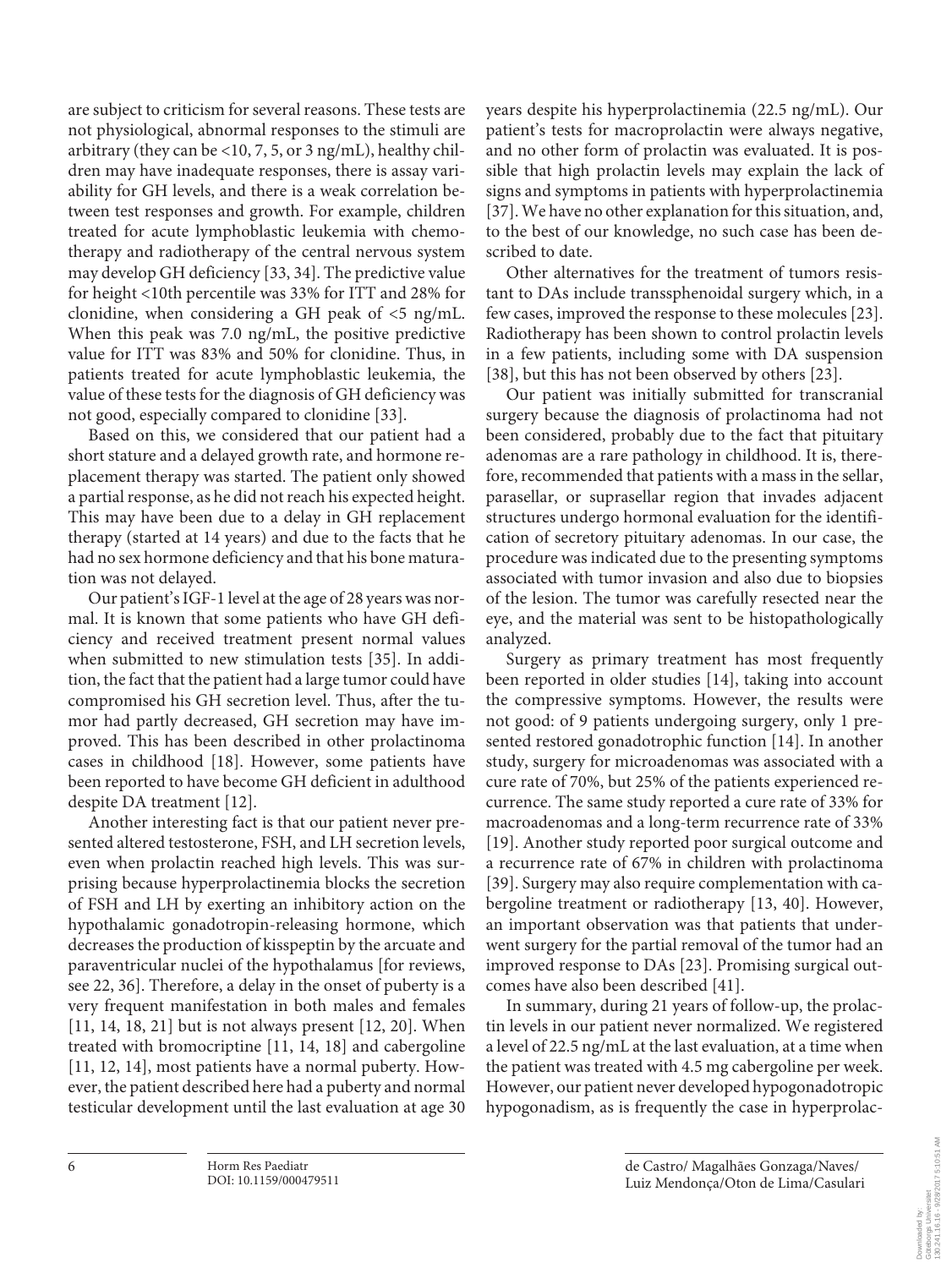tinemia patients. His initial GH deficiency regressed, as shown by the normalization of the IGF-1 levels. The tumor has become predominantly cystic, which may reflect the long-term action of DA therapy despite the resistance of the tumor. However, we cannot rule out that this outcome may reflect the natural history of the tumor, as suggested by other authors [30].

We conclude that the medical treatment of prolactinomas resistant to DAs may have good long-term results without the need for surgery or radiotherapy, which may potentially lead to significant morbidity in patients with pituitary macroadenomas.

#### **Disclosure Statement**

All authors declare that they do not have any conflicts of interest.

#### **References**

- 1 Glezer A, Bronstein MD: Prolactinoma. Arq Bras Endocrinol Metab 2014;58:118–123.
- 2 Vilar L, Fleseriu M, Bronstein MD: Challenges and pitfalls in the diagnosis of hyperprolactinemia. Arq Bras Endocrinol Metab 2014;58:  $9 - 22$
- 3 Casulari LA, Motta LDC: Dogmas da prolactina: a necessidade de rever conceitos. Bras Med 2014;51:248–259.
- 4 Daly AF, Vanbellinghen JF, Khoo SK, et al: Aryl hydrocarbon receptor-interacting protein gene mutations in familial isolated pituitary adenomas: analysis in 73 families. J Clin Endocrinol Metab 2007;92:1891–1896.
- 5 Raappana A, Koivukangas J, Ebeling T, Pirila T: Incidence of pituitary adenomas in Northern Finland in 1992–2007. J Clin Endocrinol Metab 2010;95:4268–4275.
- 6 Gillam MP, Molitch ME, Lombardi G, Colao A: Advances in the treatment of prolactinomas. Endocr Rev 2006;27:485–534.
- 7 Harrington MH, Casella SJ: Pituitary tumors in childhood. Curr Opin Endocrinol Diabetes Obes 2012;19:63–67.
- 8 Steele CA, MacFarlane IA, Blair J, Cuthbertson DJ, Didi M, Mallucci C, Javadpour M, Daousi C: Pituitary adenomas in childhood, adolescence and young adulthood: presentation, management, endocrine and metabolic outcomes. Eur J Endocrinol 2010;163:515– 522.
- 9 Ciccarelli A, Daly AF, Beckers A: The epidemiology of prolactinomas. Pituitary 2005;8:  $3-6.$
- 10 Mindermann T, Wilson CB: Age-related and gender-related occurrence of pituitary adenomas. Clin Endocrinol 1994;41:359–368.
- 11 Salenave S, Ancelle D, Bahougne T, Raverot G, Kamenicky P, Bouligand J, Guiochon-Mantel A, Linglart A, Souchon PF, Nicolino M, Young J, Borson-Chazot F, Delemer B, Chanson P: Macroprolactinomas in children and adolescents: factors associated with the response to treatment in 77 patients. J Clin Endocrinol Metab 2015;100:1177–1186.
- 12 Colao A, Loche S, Cappa M, Di Sarno A, Landi ML, Sarnacchiaro F, Facciolli G, Lombardi G: Prolactinomas in children and adolescents. Clinical presentation and long-term follow-

up. J Clin Endocrinol Metab 1998;83:2777– 2780

- 13 Eren E, Yapici S, Cakir ED, Ceylan LA, Saglam H, Tarim O: Clinical course of hyperprolactinemia in children and adolescents: a review of 21 cases. J Clin Res Pediatr Endocrinol 2011;3:65–69.
- 14 Fideleff HL, Boquete HR, Sequera A, Suarez M, Sobrado P, Giaccio A: Peripubertal prolactinomas: clinical presentation and long-term outcome with different therapeutic approaches. J Pediatr Endocrinol Metab 2000;13:261– 267.
- 15 Brue T, Pellegrini I, Gunz G, Morange I, Dewailly D, Brownell J, Enjalbert A, Jaquet P: Effects of the dopamine agonist CV 205-502 in human prolactinomas resistant to bromocriptine. J Clin Endocrinol Metab 1992;74: 577–584.
- 16 Kovacs K, Stefaneanu L, Hovarth E: Prolactin producing pituitary tumour: resistance to dopamine agonist therapy. J Neurosurg 1995;82: 886–890.
- 17 Araújo J, Gomes BS, Vilar L: Investigação da criança com baixa estatura; in Vilar L (ed): Endocrinologia Clínica, ed 5. Rio de Janeiro, Guanabara Koogan, 2013, pp 191–212.
- 18 Howlett TA, Wass JÁ, Grossman A, Plowman PN, Charlesworth M, Touzel R, Rees LH, Savage MO, Besser GM: Prolactinomas presenting as primary amenorrhea and delayed or arrested puberty: response to medical therapy. Clin Endocrinol (Oxf) 1989;30:131–140.
- 19 Kane LA, Leinung MC, Sheithauer BW, Bergstralh EJ, Laws ER Jr, Groover RV, Kovacs K, Horvath E, Zimmerman D: Pituitary adenomas in childhood and adolescence. J Clin Endocrinol Metab 1994;79:1135–1140.
- 20 Acharya SV, Gopal RA, Bandgar TR, Joshi SR, Menon OS, Shah NS: Clinical profile and long term follow up of children and adolescents. Pituitary 2009;12:186–189.
- 21 Saranac L, Zivanovic S, Radovanovic Z, Kostic G, Markovic I, Miljkovic P: Hyperprolactinemia: different clinical expression in childhood. Horm Res Paediatr 2010;73:187–192.
- 22 Fideleff HL, Boquette HR, Suarez MG, Azaretzky M: Prolactinoma in children and adolescents. Horm Res 2009;72:197–205.
- 23 Vroonen L, Jaffrain-Rea M-L, Petrossians P, et al: Prolactinomas resistant to standard doses of cabergoline: a multicenter study of 92 patients. Eur J Endocrinol 2012;167:651–662.
- 24 Vilar L, Freitas MC, Naves LA, Casulari LA, Azevedo M, Montenegro R Jr, Barros AI, Faria M, Nascimento GC, Lima JG, Nóbrega LH, Cruz TP, Mota A, Ramos A, Violante A, Lamounier Filho A, Gadelha MR, Czepielewski MA, Glezer A, Bronstein MD: Diagnosis and management of hyperprolactinemia: results of a Brazilian multicenter study with 1,234 patients. J Endocrinol Invest 2008;31:436–444.
- 25 Pellegrini I, Rasolonjanahary R, Gunz G, Bertrand P, Delivet S, Jedynak CP, Kordon C, Peillon F, Jaquet P, Enjalbert A: Resistance to bromocriptine in prolactinomas. J Clin Endocrinol Metab 1989;69:500–509.
- 26 Molitch ME: Pharmacologic resistance in prolactinoma patients. Pituitary 2005;8:43– 52.
- 27 Delgrange E, Daems T, Verhelst J, Abs R, Maiter D: Characterization of resistance to the prolactin-lowering effects of cabergoline in macroprolactinomas: a study in 122 patients. Eur J Endocrinol 2009;160:747–752.
- 28 Di Sarno A, Landi ML, Cappabianca P, Di Salle F, Rossi FW, Pivonello R, Di Somma C, Faggiano A, Lombardi G, Colao A: Resistance to cabergoline as compared with bromocriptine in hyperprolactinemia: prevalence, clinical definition, and therapeutic strategy. J Clin Endocrinol Metab 2001;86:5256–5261.
- 29 Colao A, Di Sarno A, Sarnacchiaro F, Ferone D, Di Renzo G, Merola B, Annunziato L, Lombardi G: Prolactinomas resistant to standard dopamine agonists respond to chronic cabergoline treatment. J Clin Endocrinol Metab 1997;82:876–883.
- 30 Passos VQ, Souza JFS, Musolino NRC, Bronstein MD: Long-term follow-up of prolactinomas: normoprolactinemia after bromocriptine withdrawal. J Clin Endocrinol Metab 2002;87:3578–3582.
- 31 Gan H-W, Bulwer C, Jeelani O, Levine MA, Korbonits M, Spoudeas HA: Treatment-resistant pediatric giant prolactinoma and multiple endocrine neoplasia type 1. Int J Pediatr Endocrinol 2015;2015:15.

Prolactinoma Resistant to Dopamine Agonists

Downlaaded by:<br>Göteborgs Universitet<br>130.241.16.16 - 9/28/2017 5:10:51 AM 130.241.16.16 - 9/28/2017 5:10:51 AMGöteborgs Universitet Downloaded by: